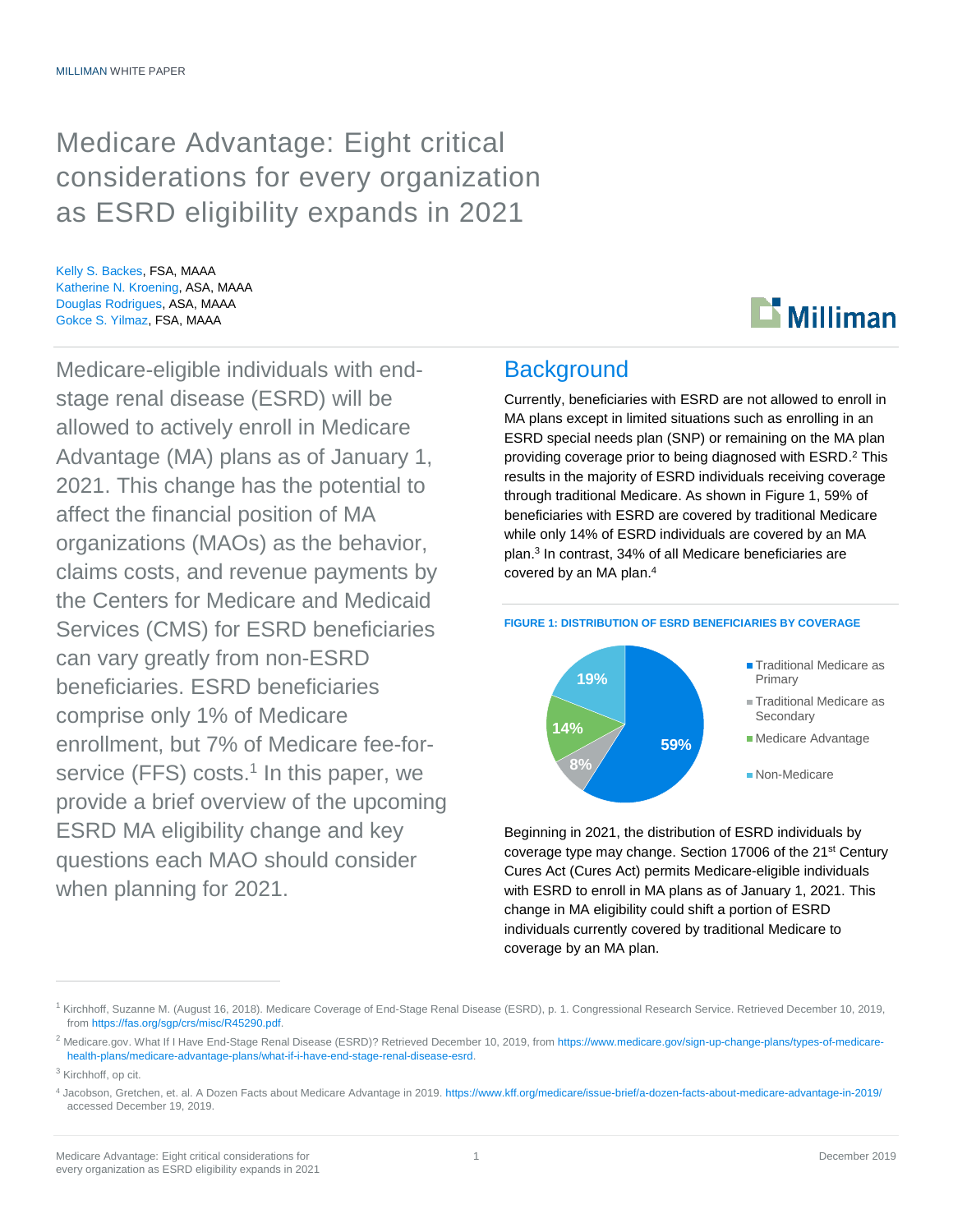We can look to ESRD prevalence rates in the MA and traditional Medicare markets to begin to get a sense for how much ESRD enrollment could increase in the MA market in 2021. MA enrollment currently consists of about 0.5% ESRD members. <sup>5</sup> However, ESRD beneficiaries are approximately 1% of total Medicare beneficiaries nationwide, with variations by geography as shown in Figure 2. $^6$ 

MAOs could experience significant increases in ESRD enrollment and resulting impacts on overall financial results for 2021. However, MAOs conducting careful risk evaluation, developing viable strategies, and implementing any necessary organizational changes prior to January 1, 2021, will be best positioned for success. Below, we discuss key considerations each MAO should be asking itself to aid in this process.



#### **FIGURE 2: ESRD PREVALENCE RATE BY STATE<sup>7</sup>**

<sup>5</sup> Deckert, L. (March 6, 2019). Why Medicare Advantage plans may be losing money on members with ESRD. Discovery Health Partners. Retrieved December 10, 2019, from [https://www.discoveryhealthpartners.com/medicare-advantage-plans-may-losing-money-members-esrd/.](https://www.discoveryhealthpartners.com/medicare-advantage-plans-may-losing-money-members-esrd/)

<sup>&</sup>lt;sup>6</sup> Based on 100% of Medicare FFS experience from the CMS 2017 Limited Data Set. <sup>7</sup> Based on 2017 Standard Analytic Files (SAFs) made available by CMS.

<sup>7</sup> Based on 2017 Standard Analytic Files (SAFs) made available by CMS.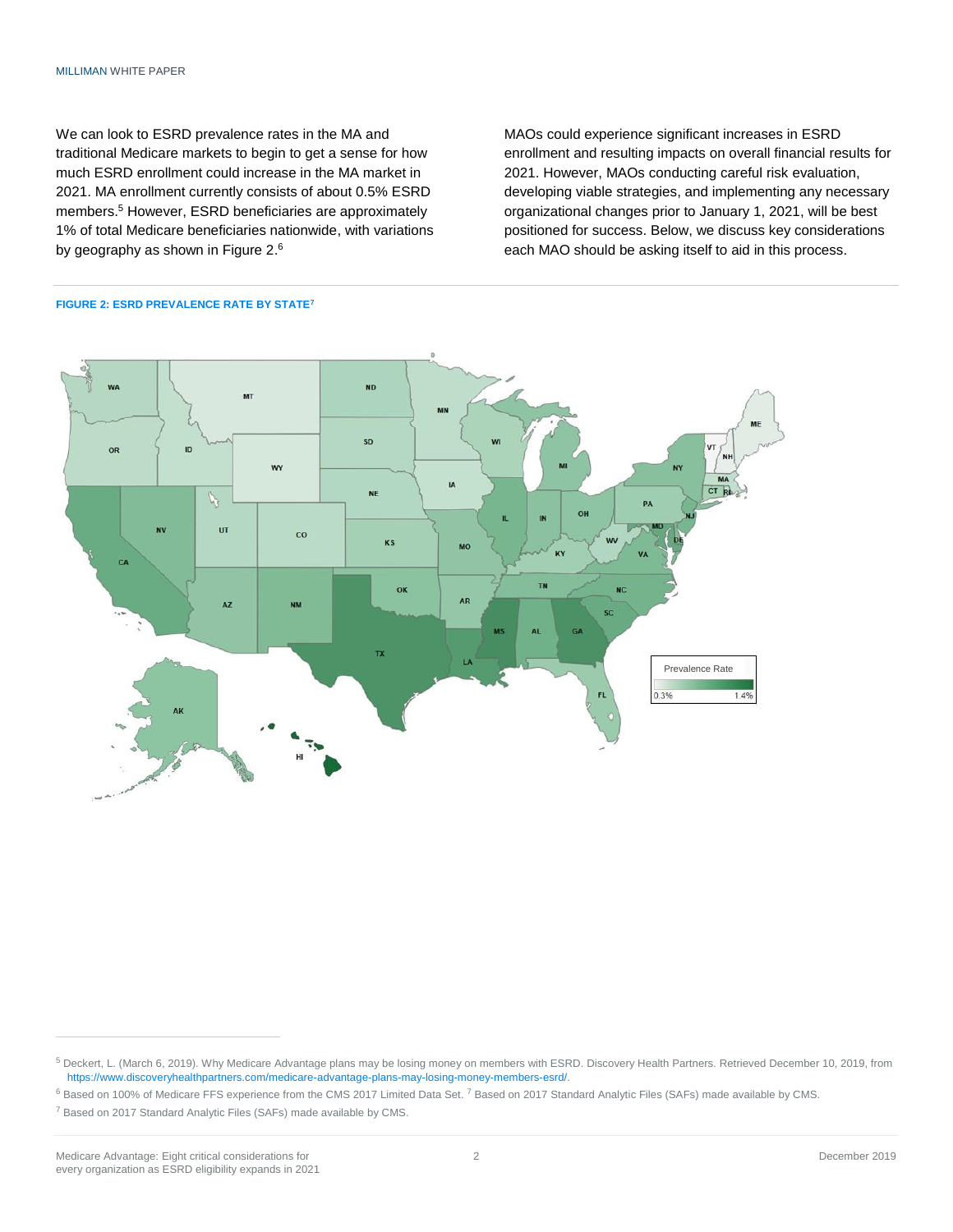## Eight critical considerations

While a change in ESRD MA enrollment can potentially impact an MAO in many ways, here are eight critical questions every MAO should consider when preparing for this new regulation.

#### **1. WHAT IS YOUR CURRENT AND PROJECTED ESRD FINANCIAL PERFORMANCE?**

An MAO's overall projected financial performance is a combination of its ESRD and non-ESRD experience. Non-ESRD experience is likely more stable and straightforward to project for 2021 due to program maturity. However, an MAO's ESRD experience projection will be more difficult due to the 2021 enrollment change and thus will require plans to make a few key assumptions—primarily ESRD prevalence and projected loss ratio.

While MAOs can use their current ESRD prevalence and loss ratio experience as the basis of their ESRD projection, there are a couple of important considerations.

- The current ESRD prevalence rate should be adjusted to reflect the number of additional ESRD members the MAO expects to enroll for 2021. Publicly available data on the number of ESRD individuals covered by traditional Medicare in an MAO's service area may be helpful in informing the assumption for ESRD enrollment growth.
- The projected ESRD loss ratio will be a combination of the projected loss ratio for an MAO's current ESRD members and the projected loss ratio for its new ESRD members. It may be reasonable to assume the projected loss ratio for current ESRD members will be similar to the historical loss ratio for this same population. However, the projected loss ratio for new ESRD members is unknown. Publicly available data such as the Limited Data Set files made available by CMS, limited to ESRD individuals covered by traditional Medicare in the MAO's service area, may assist in developing projected costs for new ESRD members. The projected loss ratio for new ESRD members can be developed as the projected costs divided by the CMS ESRD MA revenue benchmark payments, <sup>8</sup> with consideration for the level of risk score coding in the ESRD traditional Medicare population.

The projected financial performance is heavily dependent on the ESRD prevalence and loss ratio assumptions. We recommend analyzing financial results under a number of scenarios to best understand potential financial risk. Figure 3 includes an example of financial performance analysis and resulting impacts for a number of ESRD prevalence rates.

#### **FIGURE 3: EXAMPLE OF OVERALL FINANCIAL IMPACT OF ESRD ENROLLMENT GROWTH**

| <b>ESRD</b><br><b>ENROLLMENT</b><br>(% OF TOTAL) | <b>REVENUE</b><br><b>PMPM</b> | <b>LOSS</b><br><b>RATIO</b> | <b>ADMIN</b><br>$\%$ | <b>MARGIN</b><br>$\frac{0}{2}$ |
|--------------------------------------------------|-------------------------------|-----------------------------|----------------------|--------------------------------|
| 0.00%                                            | \$950                         | 85.0%                       | 13.0%                | 2.0%                           |
| 0.25%                                            | 965                           | 85.4%                       | 13.0%                | 1.6%                           |
| 0.50%                                            | 980                           | 85.7%                       | 13.0%                | 1.3%                           |
| 0.75%                                            | 995                           | 86.1%                       | 13.0%                | 0.9%                           |
| 1.00%                                            | 1,011                         | 86.4%                       | 13.0%                | 0.6%                           |
|                                                  |                               |                             |                      |                                |

| <b>ASSUMPTIONS</b>           |                |              |              |               |
|------------------------------|----------------|--------------|--------------|---------------|
| <b>POPULATION</b>            | <b>REVENUE</b> | LOSS         | <b>ADMIN</b> | <b>MARGIN</b> |
|                              | <b>PMPM</b>    | <b>RATIO</b> | %            | $\%$          |
| ESRD                         | \$7.000        | 105.0%       | 13.0%        | $-18.0\%$     |
| General<br><b>Enrollment</b> | \$950          | 85.0%        | 13.0%        | 2.0%          |

#### **2. CAN YOUR CONTRACTUAL TERMS WITH DIALYSIS PROVIDERS BE IMPROVED?**

Two major companies own over 70% of all dialysis centers (i.e., DaVita, Fresenius). 9,10 MAOs should consider obtaining proposed contracting terms from both providers and contracting selectively with only one in an effort to achieve the best reimbursement arrangements. Additionally, MAOs should explore contracting terms with smaller providers, local hospitals, and at home dialysis providers, which may result in more favorable contracting terms and improve access for ESRD patients. When contracting with dialysis providers, MAOs must ensure they still meet network adequacy requirements.

<sup>&</sup>lt;sup>8</sup> For information on CMS ESRD MA revenue benchmark payments, please see "How CMS payments to Medicare Advantage plans differ for ESRD beneficiaries versus other Medicare beneficiaries" a[t https://us.milliman.com/insight/2017/How-CMS-payments-to-Medicare-Advantage-plans-differ-for-ESRD-beneficiaries-versus-other-Medicare](https://us.milliman.com/insight/2017/How-CMS-payments-to-Medicare-Advantage-plans-differ-for-ESRD-beneficiaries-versus-other-Medicare-beneficiaries/)[beneficiaries/](https://us.milliman.com/insight/2017/How-CMS-payments-to-Medicare-Advantage-plans-differ-for-ESRD-beneficiaries-versus-other-Medicare-beneficiaries/) (accessed December 5, 2019).

<sup>9</sup> DaVita. 2018 DaVita Annual Report. Retrieved December 10, 2019, fro[m https://investors.davita.com/static-files/9d01c8fc-2443-4c9e-bb91-83cbac9f2210.](https://investors.davita.com/static-files/9d01c8fc-2443-4c9e-bb91-83cbac9f2210%20Accessed%20November%204)

<sup>&</sup>lt;sup>10</sup> Fresenius. 2018 Fresenius Annual Report: Care and Live. Retrieved December 10, 2019, from

[https://www.freseniusmedicalcare.com/fileadmin/data/com/pdf/Media\\_Center/Publications/Annual\\_Reports/FME\\_Annual-Report\\_2018.pdf.](https://www.freseniusmedicalcare.com/fileadmin/data/com/pdf/Media_Center/Publications/Annual_Reports/FME_Annual-Report_2018.pdf)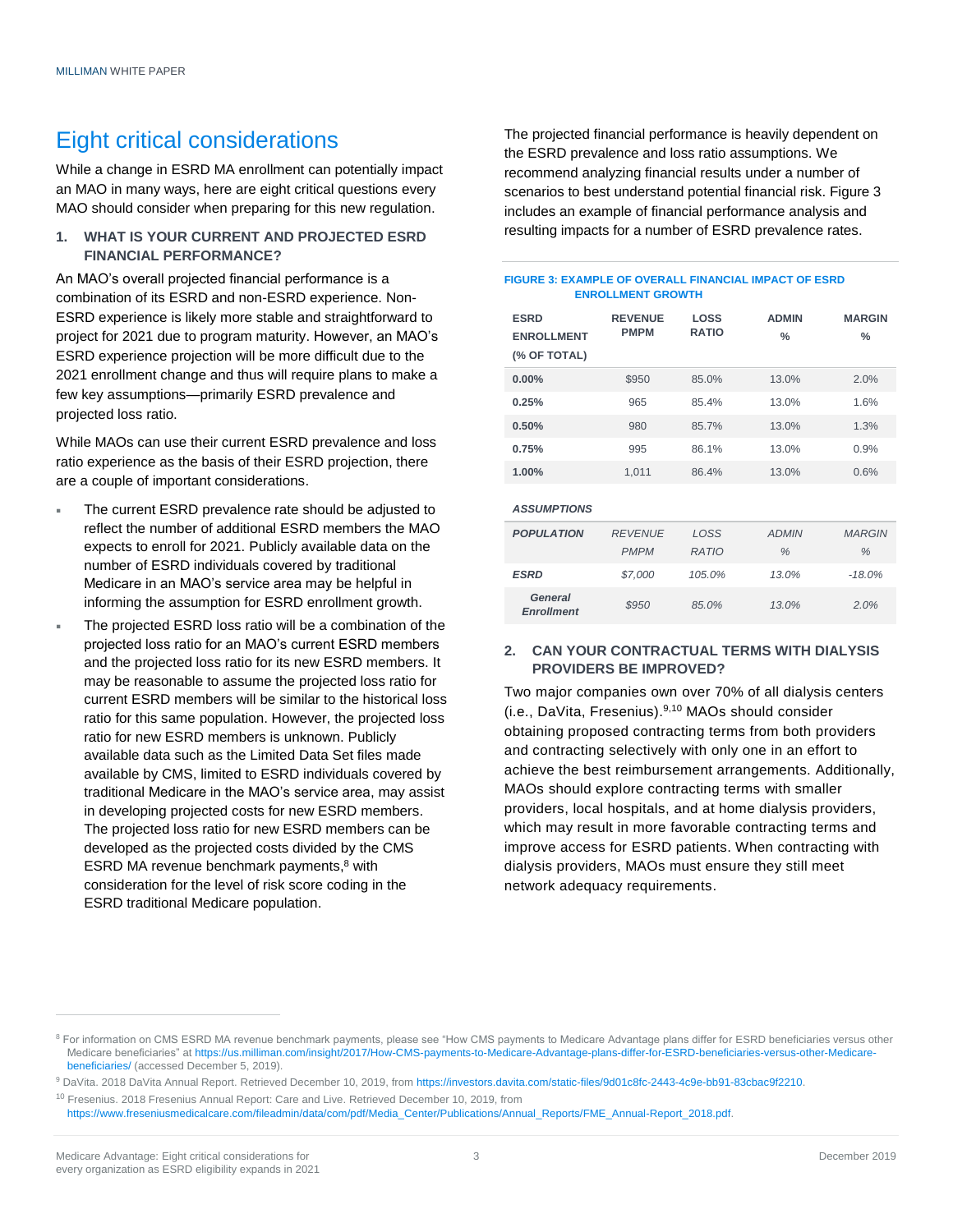#### **3. ARE YOU MANAGING CARE FOR YOUR ESRD POPULATION?**

MAOs may not currently have a dedicated ESRD care management program due to the small size of their current ESRD population. However, ESRD care management programs have the potential to reduce medical costs while improving the quality and effectiveness of care provided. This care management program can be integrated into an existing program or offered standalone. Investing in an ESRD care management program may be more viable for 2021 as MAOs are likely to realize an increase in their ESRD population. Figure 4 discusses some of the practices of effective ESRD care management programs.

#### **FIGURE 4: EFFECTIVE ESRD CARE MANAGEMENT PROGRAM PRACTICES**

#### **Promoting and Facilitating Home Dialysis**

- **Background:** The adoption of home dialysis in the United States has been relatively slow, especially compared to other countries around the world. While other countries have home dialysis rates at or above 20%, the U.S. home dialysis rate for ESRD patients is only 8%.<sup>11</sup> Shifting dialysis treatments from a clinic-based setting to a home-based setting should increase overall savings to MAOs and increase the flexibility of treatment for patients.
- **Feature:** Effective programs identify individuals who are good candidates for home dialysis, facilitate the transition to home dialysis, arrange for initial and ongoing support for home dialysis, and monitor home dialysis for intervention as needed.

#### **Facilitating Regularly Scheduled Visits**

- **Background:** During these visits, clinicians have the ability to develop relationships with patients, provide information on available treatment options, discuss patient access to care, and proactively provide care to prevent progression of existing conditions or development of comorbid conditions. The services can improve the quality and effectiveness of care provided to ESRD patients.
- **Feature:** Effective programs identify individuals on dialysis that are not compliant with regularly scheduled visits and facilitate compliance through a variety of means, including providing patient education, arranging transportation, engaging the individuals in ESRD support groups, and changing an individual's dialysis schedule or center.

#### **Providing Patient Education and Involvement**

- **Background:** Providing clinical knowledge and involving members in the decision-making process will improve the patient experience and adherence to treatment plans. Increasing these quality measures has been shown to reduce unnecessary inpatient and emergency visits thereby reducing the MAO's overall costs.
- **Feature:** Effective programs provide education and/or arrange for individuals to attend group or individual education sessions.

#### **Preventing and Identifying Complications**

- **Background:** ESRD patients typically experience multiple comorbidities and complications, including cardiovascular disease, hypertension, diabetes, infection, bone disease, anemia, and malnutrition. They may also have to manage more than 10 medications. As a result, ESRD patients require management and care coordination across multiple clinical specialties in an effort to prevent hospitalizations.
- **Feature:** Effective programs assist individuals with caregiver support, problem-solving techniques, care coordination among medical specialists, community resources, identifying and closing gaps in care, and condition monitoring.

#### **Preventing ESRD Progression**

- **Background:** The progression of renal disease involves a combination of the body's adaptive responses to renal injury and some of the consequences of renal disease, which can aggravate the injury.
- **Feature:** Effective programs identify individuals at risk for advanced renal disease and implement interventions to delay progression, by controlling some of the maladaptive responses. This includes interventions such as protein restriction, controlling hypertension and cholesterol, medication compliance, smoking cessation, and avoiding harm (e.g., NSAIDS, volume depletion).

<sup>&</sup>lt;sup>11</sup> Johnson, S.R. (October 11, 2014). Home dialysis grows despite cost and logistical hurdles. Modern Healthcare. Retrieved December 18, 2019, from [https://www.modernhealthcare.com/article/20141011/MAGAZINE/310119932/home-dialysis-grows-despite-cost-and-logistical-hurdles.](https://www.modernhealthcare.com/article/20141011/MAGAZINE/310119932/home-dialysis-grows-despite-cost-and-logistical-hurdles)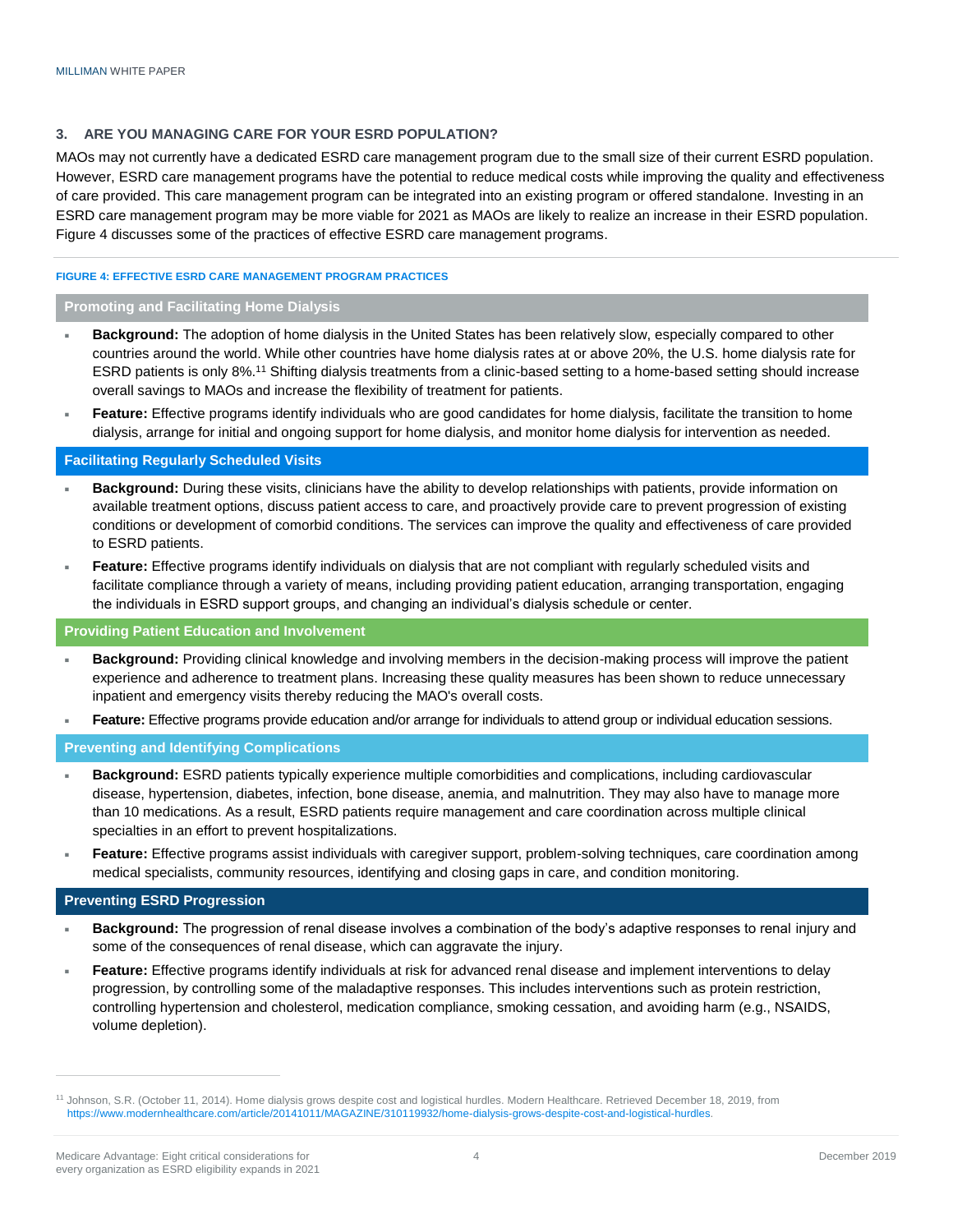#### **4. ARE YOUR BENEFITS ATTRACTIVE TO ESRD BENEFICIARIES?**

MA plans are required to include maximum out-of-pocket (MOOP) limits on member costs, whereas traditional Medicare does not have a cap on member spend. Given the high costs associated with ESRD treatment, an MA plan with a MOOP limit may be a very attractive alternative for ESRD beneficiaries. As a result, it may be more likely they will forgo traditional Medicare and enroll in an MA plan. MA plans with relatively low MOOP limits will have a greater potential to enroll ESRD beneficiaries as they are likely to provide the most benefit for these members.

MAOs should consider the member cost sharing and supplemental benefits included in their MA plans relative to other MA plans in the market. Lower member cost sharing for dialysis (services, equipment, and/or training), kidney transplants, immunosuppressant drugs, and post-acute care will be more attractive to ESRD beneficiaries, resulting in a greater potential for ESRD enrollment.

MAOs may consider offering an ESRD SNP. ESRD SNPs generally offer benefits, services, and care management programs catering specifically to the needs of ESRD members. MAOs can tailor the benefit design and formulary for these plans to ensure members are incentivized to receive costefficient and effective care while avoiding unnecessary services. Additionally, this strategy will allow MAOs to continue offering competitive rates and attractive benefits in their general enrollment plans, without having to subsidize the experience of their ESRD population. MAOs may lose market share if Part C rebates and premiums for general enrollment plans are spent on benefits catering to only a subset of the plans' overall population.

#### **5. DOES YOUR FORMULARY COVER MEDICATIONS ATTRACTIVE TO ESRD MEMBERS?**

MAOs should review their formulary coverage relative to their competition. While dialysis medications themselves are generally covered under the Part B benefit (and thus MAOs do not have control over these medications through formulary design), several concomitant medications frequently taken during dialysis treatment are often covered under the Part D benefit. They commonly include anti-anemia and phosphate binder agents, of which there are several generic or biosimilar equivalents currently on the market.

Potential members are able to see the coverage and costsharing parameters for specific medications on Medicare's PlanFinder before choosing a plan. Therefore, MAOs should consider their formulary coverage and step therapy and prior authorization programs relative to the market. These programs can be effective at managing Part D pharmacy care and costs for an MAO's ESRD members.

If MAOs have plans specifically designed to target ESRD members, such as an ESRD SNP, they could create a custom formulary for these members. However, all plans should consider the care management impact of any 2021 formulary designs in light of potentially increased ESRD membership.

#### **6. WILL YOU MAKE ADJUSTMENTS TO YOUR MARKETING AND SALES STRATEGY?**

Based on the first five considerations discussed above, MAOs may develop strategies to address the needs of ESRD members, which could include creating a new ESRD SNP or adjusting benefits on current MA plans. These decisions may impact marketing and sales strategies. MAOs should consider educating their sales force on the new ESRD MA eligibility change for 2021 and subsequent impacts including any new plan offerings (e.g., ESRD SNP), any changes to benefits on current MA plans, and, ultimately, the MA plan(s) most appropriate for ESRD beneficiaries. MAOs may also consider tracking the number of ESRD enrollees and their emerging experience by plan to provide early indicators of financial performance and to optimize care management strategies.

#### **7. WILL ADMINISTRATIVE COSTS INCREASE?**

Administrative costs could increase due to the ESRD MA eligibility change in 2021 for a number of reasons including, but not limited to:

- Claims adjudication: ESRD members are expected to have higher claims costs relative to non-ESRD members. MAOs receiving an influx of ESRD members may experience longer claims processing time and increased burden on administrative staff and systems, requiring additional staff or enhancements in systems. New processes and staff training may be needed. Investments in claims adjudication processes may also be required if a new ESRD SNP is offered or benefit revisions are made to current plans.
- Care management: MAOs may spend additional funding on a new or enhanced care management program specifically focusing on ESRD members.
- Marketing and sales: Additional investments will be required to train sales staff on any plan changes, educate the sales force on any changes in the MAO's strategy around attracting ESRD members, and implement any new sales tracking metrics.